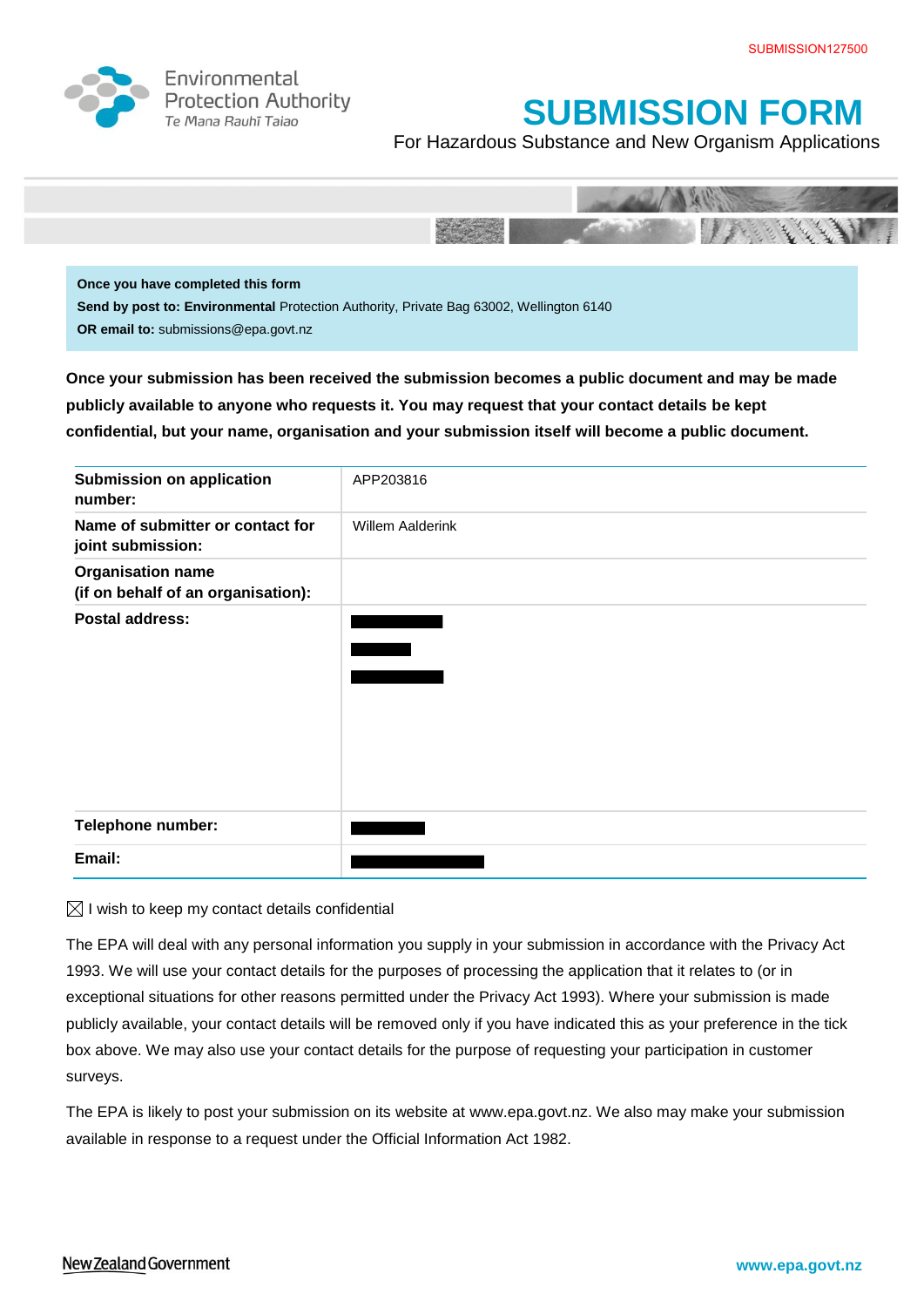**2** 

**Submission Form**

 $\Box$  I support the application

 $\boxtimes$  I oppose the application

 $\Box$  I neither support or oppose the application

## **The reasons for making my submission are**<sup>1</sup> **: (further information can be appended to your submission, see footnote).**

I oppose the application in its current form. The application states that the product can be applied at any time during active growth. I oppose this approach and request the EPA to put restrictions on application during adverse weather conditions.

I also believe that the research examples provided are too limited in scope. Most studies have a max. duration of 21 days or less. There is information available for a previous product with the active ingredient which indicates that residue may be present in soil and water for much longer than the 21 days. When dissolved in water, either in bodies of water or in ground water, the half life of the active ingredient is much longer than in soil as it needs soil organisms to break down. There are reports that the previous product caused certain plants/trees to show damage or die after 4 to six weeks AFTER the ground around them was treated. Use of this product in conservation areas may need to be restricted.

The research presented shows results for various formulations i.e. aminocyclopyrachlor,Aminocyclopyrachlor technical, aminocyclopyrachlor 240 g/L SL, 3.96 SLaminocyclopyrachlor-dimethylamine, aminocyclopyrachlor methyl 800 WG. It gives the impression that the most favorable results have been presented only.

No research results have been presented as a formulated product, including the additives, surfactants etc. Those can have a significant adverse effect in (eco) toxicity and should be considered before approval.

In the links below there is reference to the product still killing trees after two years from withdrawal of the product. It is also stated that the product stays active in plant tissue for a long time, which can have a significant impact on revegatation and erosion.

Relevant information can be found in information relating to Imprelis, a DuPont product that was withdrawn from the market within a year from introduction. https://blog.restek.com/?p=3307; http://www.bigblogofgardening.com/duponts-imprelisherbicide-suspected-of-killing-evergreens/; http://www.bigblogofgardening.com/imprelis-the-herbicide-that-keeps-on-giving/

Quote from one of the articles: "Soil testing by university laboratories has shown that Imprelis has broken down in the soil according to its published half-life (35-100 days), leaving little trace two years later. But scientists at Purdue University have discovered that the Imprelis stored in the tissues of damaged plants and trees has broken down much more slowly and may still be present in plant tissue."

**All submissions are taken into account by the decision makers. In addition, please indicate whether or not you also wish to speak at a hearing if one is held.**

 $\Box$  I wish to be heard in support of my submission (this means that you can speak at the hearing)

 $\boxtimes$  I do not wish to be heard in support of my submission (this means that you cannot speak at the hearing)

**If neither box is ticked, it will be assumed you do not wish to appear at a hearing.**

 $\overline{a}$ 

<sup>&</sup>lt;sup>1</sup> Further information can be appended to your submission, if you are sending this submission electronically and attaching a file we accept the following formats – Microsoft Word, Text, PDF, ZIP, JPEG and JPG. The file must be not more than 8Mb.